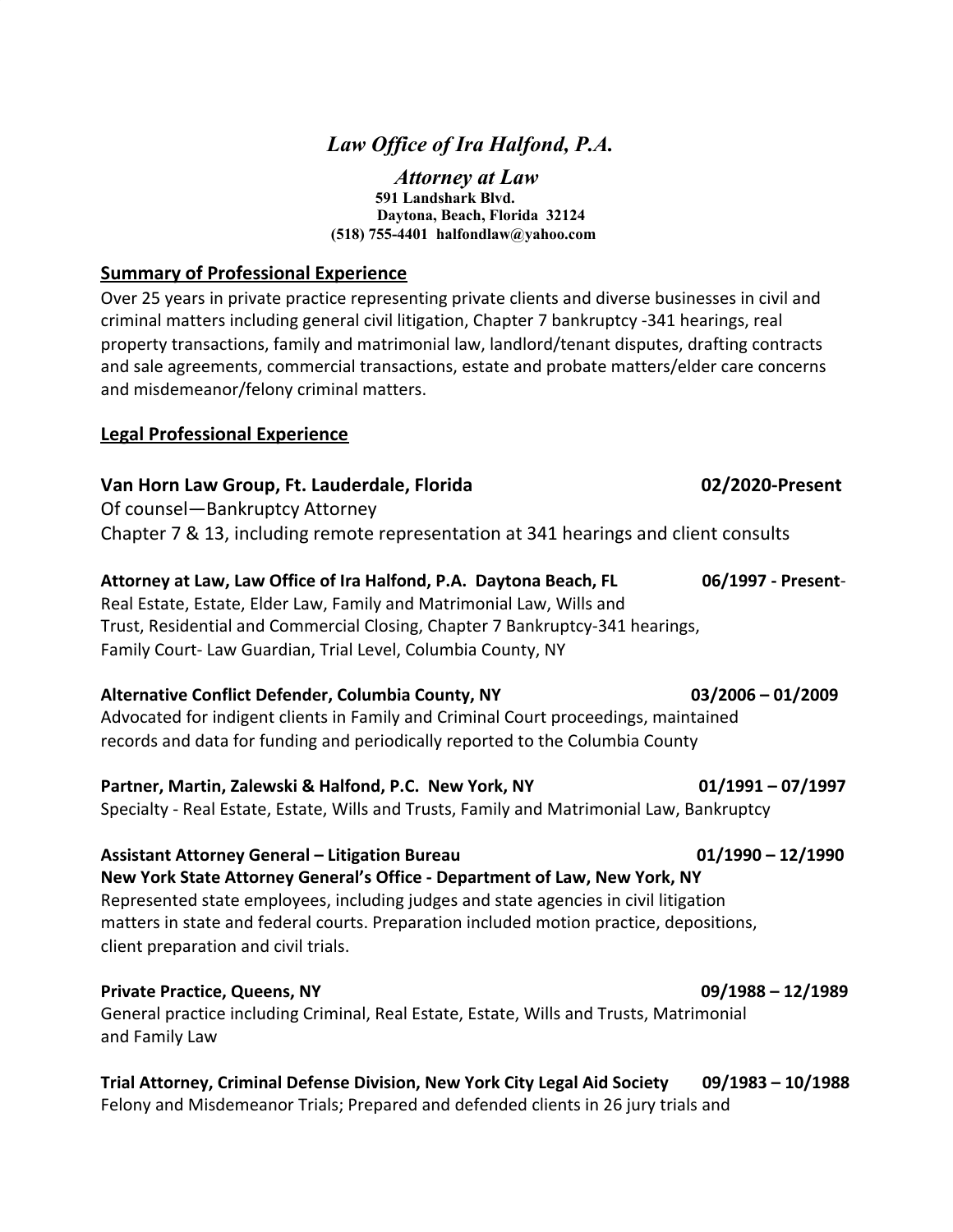numerous bench trials.